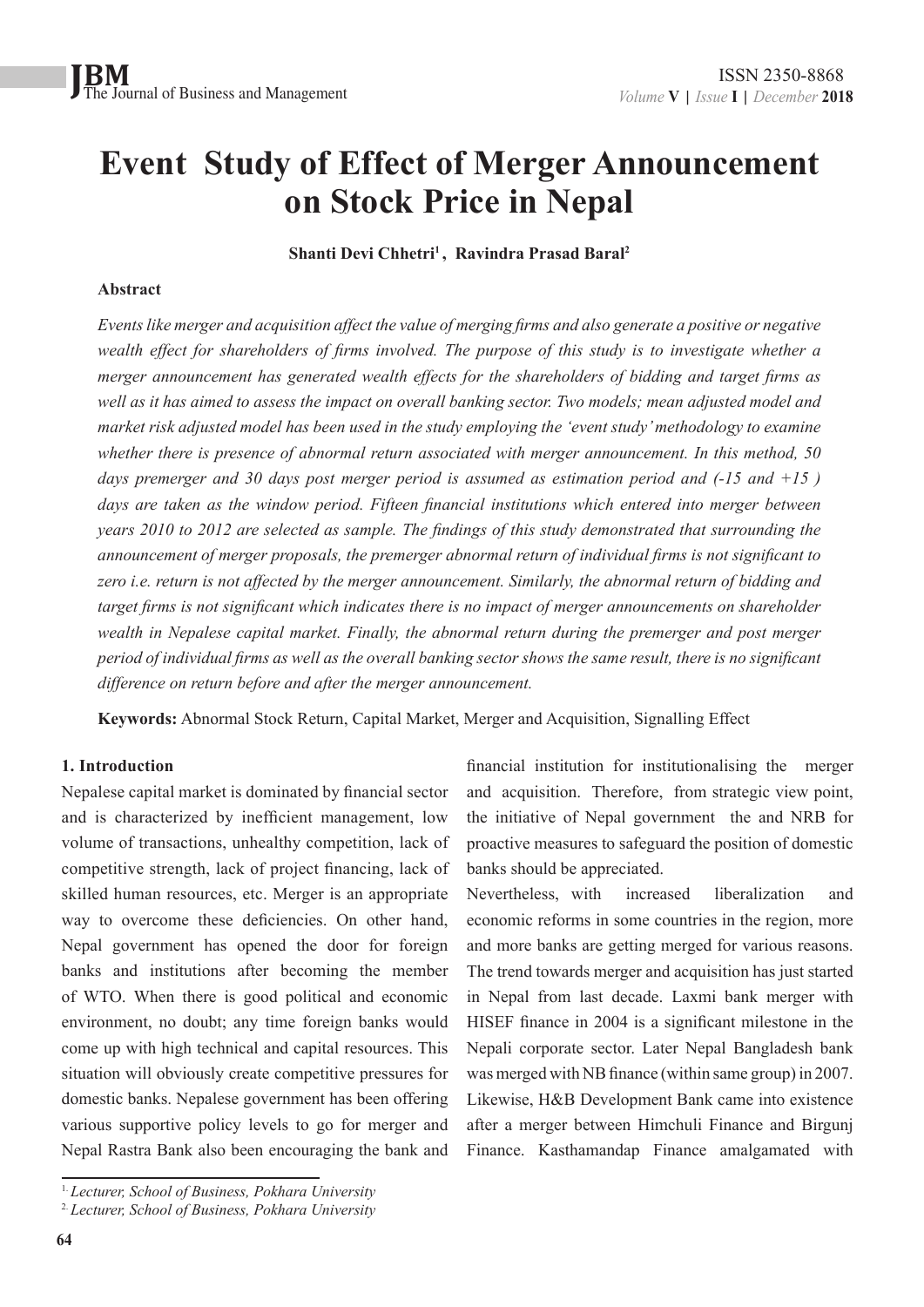Shikhar Finance to become Kasthamandap Development Bank. A merger between Business Development Bank and Universal Finance resulted in the formation of Business Universal Development Bank

Banking reforms have allowed banks to engage in voluntary M&A which has led to high consolidating activity in the banking sector. The sample and methodology of this paper focused to see the relationship between merger announcement and stock returns.

The need for constant change in today's dynamic business environment propels the companies to look for expansion by acquisition or merging with other companies (Shah & Arora, 2014). With the entry of new private banks, the domestic banks have been facing the pressure of competition. This is one reason why consolidation could be an imperative for Nepalese banks. Higher capital adequacy ratio of a bank indicates its potential for growth, financial solvency and ensures confidence for depositors. Capital deficient bank are unable to grow unless they augment the capital resources (Jayadev & Sensarma, 2007). The way out of this problem is to merge capital deficient bank with a bank of stronger capital base. In order to mitigate the risk of large capital inflows due to full convertibility of rupee on capital account, strong and large banks are needed and their evolvement is possible through consolidation.

Many banks are operating in urban areas, there is high competition on these areas and equally there is a regulatory pressure to expand services in rural part of the country. Banks that have already reached at rural areas and other which has to reach for business expansion; consolidation of banks through merger has been preferred choice for banks to grow and become big. From last few years, Nepalese banks have suffered from high liquidity crisis, many banks became problematic and some were closed down. To maintain the profitability and reduce competitive pressures, bank need to expand their services. Thus, through the merger and acquisition it has easier to go economies of scale for growth and profitability. Wong and Cheung (2009) indicates that corporate takeover is good news for the shareholders of bidding firms but not regarded as good news for the shareholders of the target firms. In addition, researchers confirm the hypothesis that the abnormal return for the shareholders of bidding firms during the post-announcement period depends on the type of acquisition. The existing empirical literature available on corporate restructuring events in Nepal and their effects on shareholders' value is scanty; hence, there is a need for more studies on the subject. This study will help researchers to understand the concept of event study methodology and encourage analyzing the impact of corporate restructuring on stock returns. The main objective of this study is to assess the impact of merger announcement effect on share price and abnormal returns of financial institutions of Nepal during the pre and post merger announcement period. This study analyzes stock price behaviour before and after merger activity. It examines the abnormal return of each institution's share price pre and post merger. It compares the impact of merger announcement on the acquirer and target firms' stock price. The study focus on whether M&A in the Nepalese banking sector, spurred by the banking reforms, have actually improved bank performance for those banks involved. The stock price is related to only merger event. Specifically, the study adds to the merger literature related to signalling effect of merger announcement on value of the target and acquiring firm.

#### **2. Literature Review**

Khan and Ikram (2012) conducted the study with objective to test the efficiency of the Indian Stock Market with respect to the announcement of mergers and acquisition in the Indian Banking Sector by employing the standard Risk Adjusted Event Study Methodology. Their studies show the efficiency of the market in its semi strong form of EMH by accepting both the null hypothesis. It is observed that neither before nor after the merger announcement investors are able to earn abnormal/excess return. Padmavathy and Ashok (2012) investigated the informational value of merger announcement to the shareholders to earn abnormal return. The study concluded that a merger announcement does not hold important information to the Indian stock market during the study period. Return from the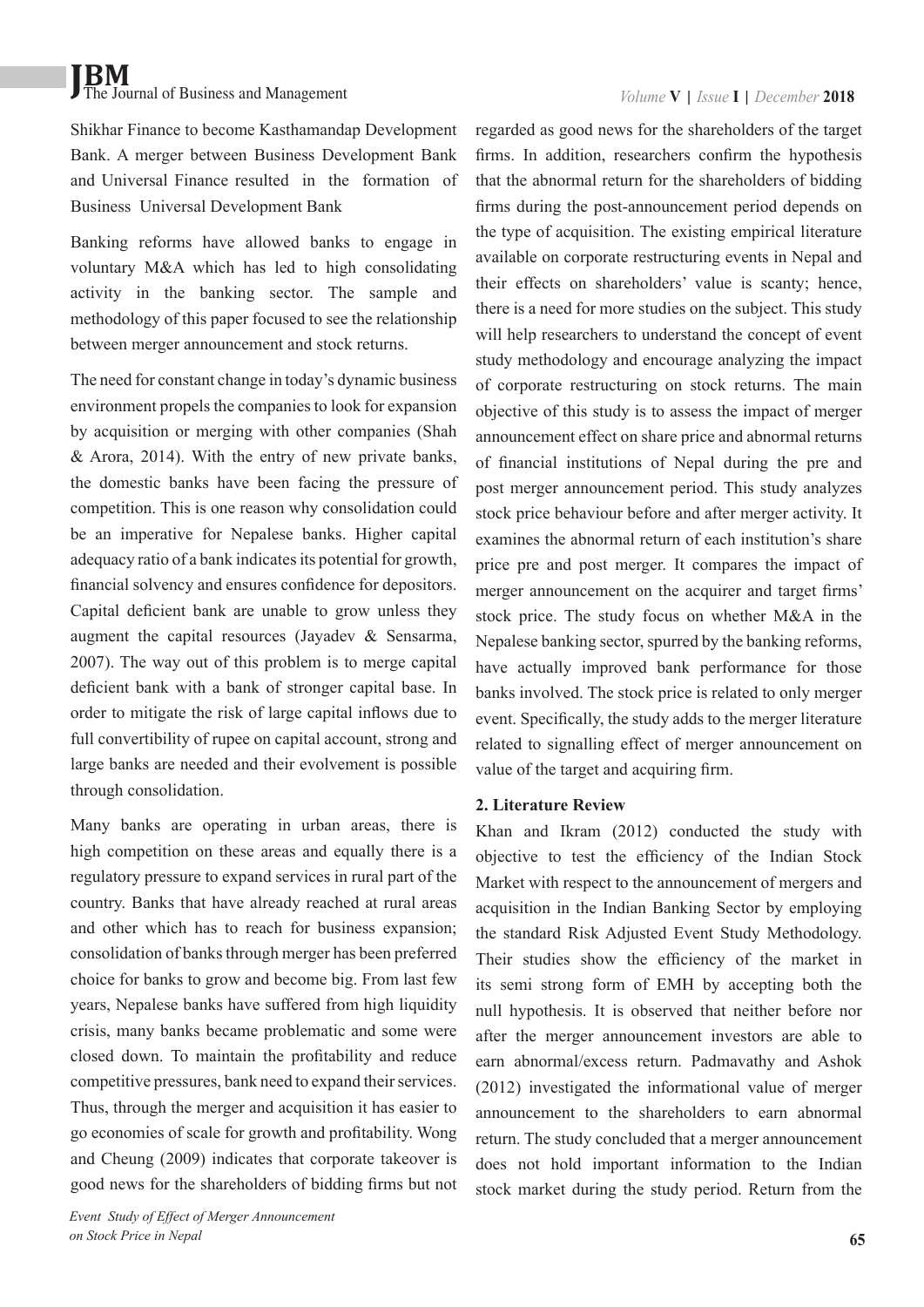announcement of merger and therefore the shareholders don't reap any abnormal return.

Anand and Jagandeep (2008) have conducted the research on impact of merger announcements on shareholders. Wealth: Evidence from Indian private sector banks. This research report positive merger effects on the total wealth of shareholders in the private banking industry. Joshua (2011) attempted to make a comparative analysis of the impact of mergers and acquisitions on financial efficiency of selected banks in Nigeria. It was found that the post mergers and acquisitions' period was more financially efficient than the pre-mergers and acquisitions period.

Bhardwaj (2014) studied with the objective to find out whether the merger and acquisition deal between the two banks ie (Centurion Bank and Bank of Punjab ) was successful or not ? The researcher concluded was that the merger activity has become good for both the banks, the overall efficiency and the productivity increases over the years. Sinha, Kaushik, and Chaudhary (2010) examined the impact of mergers and acquisitions on the financial efficiency of the selected financial institutions in India. The result of the study indicate that M&A cases in India show a significant correlation between financial performance and the M&A deal, in the long run, and the acquiring firms were able to generate value.

Gattoufi, Al-Muharrami, and Al-Kiyumi (2009) researched on the impact of mergers and acquisitions on the efficiency of GCC banks. The major result was that, though it was limited, there was a positive impact of M&A on the performance of commercial banks. Moreover, most of the banks involved in M&A realized an improvement higher than the average realized by the full sample, and hence improved their performances faster than the market. Mahmood, Aamir, Hussain, and Sohail (2012) studied the impact of merger/ acquisition on share price - A case study of Pakistan. The results indicate that M&A positively affect the share price of companies.

Sinha and Gupta  $(2011)$  studied mergers & acquisitions scenario of the Indian financial services sector. From the study it can be concluded that the M&A activity in the Indian financial services sector over a period of March 1993- Feb 2010 has had positive effects on the profitability in majority cases but the liquidity position has deteriorated in a period of three years after the merger. Liargovas and Repousis (2011) examined the impact of mergers and acquisitions on the performance of Greek banking sector. The overall results (the weighted average of gains to the bidder and target bank), indicated that bank mergers and acquisitions have no impact and do not create wealth.

#### **3. Data and Methodology**

#### **3.1 Nature of Data and Sampling**

This study is based on secondary data. The data for mergers and acquisitions is taken from the Nepal Stock Exchange; however, some of merged companies have been delisted by the NEPSE, thus, the Pre merger data of each firm were taken from merolagani.com. Based on the availability of data, following Bank and Financial Institution are selected as sample for the study:

| Table I: Sample M & A Events |  |  |  |  |
|------------------------------|--|--|--|--|
|------------------------------|--|--|--|--|

| S.N           | <b>Pre Merger</b><br><b>Name</b> | <b>Trading Halt</b><br>Date At<br><b>NEPSE</b> | <b>Post Merger</b><br><b>Name</b> |
|---------------|----------------------------------|------------------------------------------------|-----------------------------------|
|               |                                  |                                                | <b>Business</b>                   |
|               | <b>Business</b>                  |                                                | <b>Universal</b>                  |
| 1             | Development                      | 29-09-2011                                     | Development                       |
|               | <b>Bank</b>                      |                                                | <b>Bank</b>                       |
|               |                                  |                                                | Ltd                               |
|               | Universal Finance                | 13-09-2011                                     |                                   |
|               | Himchuli Bikash<br><b>Bank</b>   | 03-03-2011                                     | H&B Bank Ltd                      |
| $\mathcal{D}$ |                                  | 03-03-2011                                     |                                   |
|               | Birgunj Finance                  |                                                |                                   |
| 3             | MBL                              | 11-12-2011                                     | Macchapuchhre<br><b>Bank</b>      |
|               |                                  |                                                | Ltd                               |
|               | <b>Standard Finance</b>          | 11-12-2011                                     |                                   |
|               | Global bank ltd                  | 02-02-2012                                     | <b>Global IME</b>                 |
| $\Delta$      | <b>IME</b>                       | 02-02-2012                                     |                                   |
|               | Lord Buddha                      |                                                |                                   |
|               | Finance                          | 09-10-2011                                     |                                   |
|               |                                  |                                                | Kastamandap                       |
|               | Kastamandap                      | 19-06-2011                                     | Development                       |
| 5             | <b>Bank</b>                      |                                                | Bank                              |
|               |                                  |                                                | Ltd                               |
|               | Shikhar Finance                  | NA                                             |                                   |

*Event Study of Effect of Merger Announcement on Stock Price in Nepal*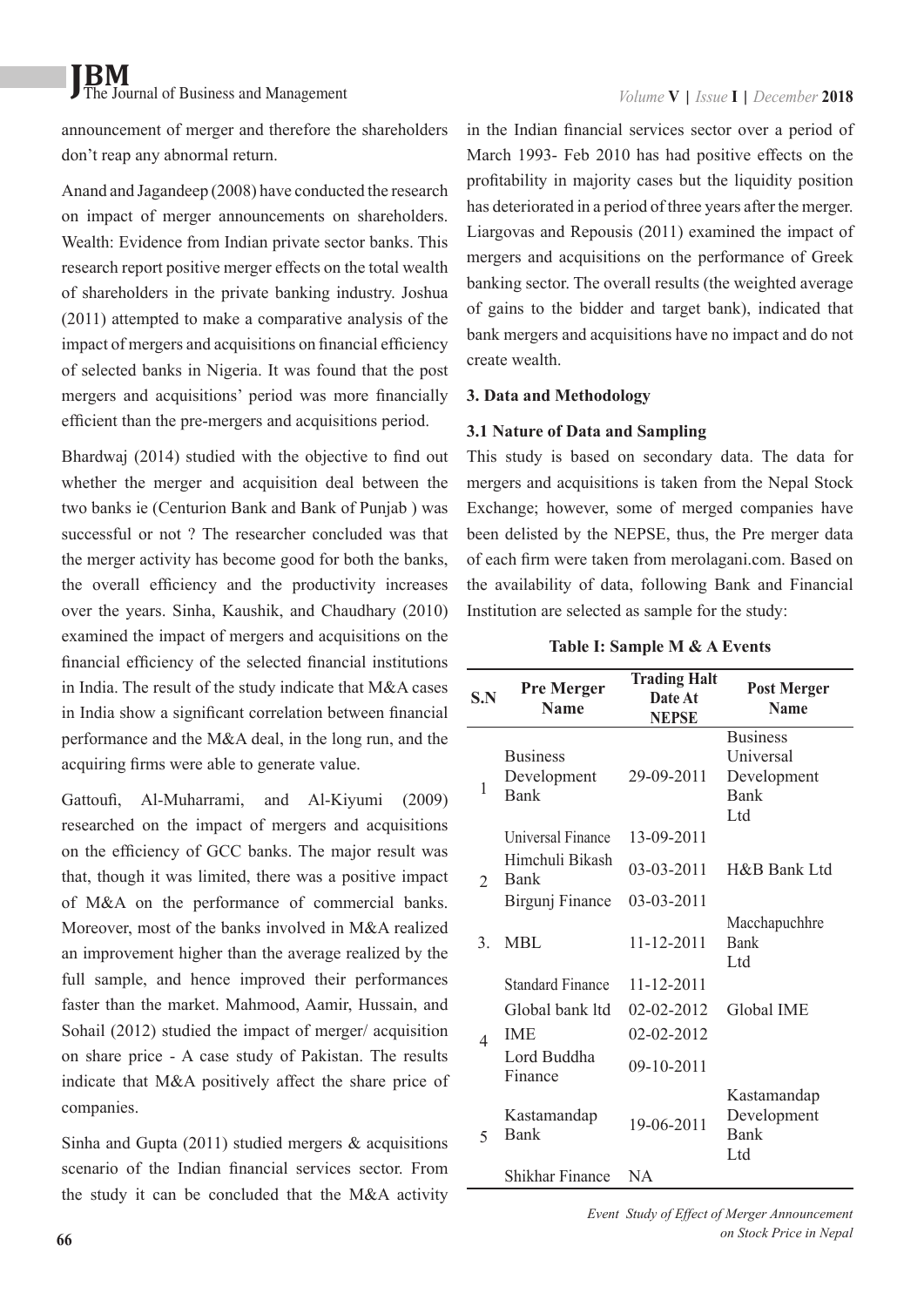All of the firms that have gone for merger in Nepalese history has been tried to bring under the study area. However, the companies that have already been delisted from the NEPSE made difficulty to get all price history for the study. Thus, on the basis of data availability, those banks and financial institution that have gone on merger process from January 1, 2010 to December 1, 2012 and have 30 days trading history after the merger completion are taken as a sample. Along with this we have assumed t=0 as an announcement period for the date at which individual bank's trading has stopped or halted at NEPSE.

#### **3.2 Event Study Method**

Event studies method is arguably the best available instrument for measuring the impact of particular event on the phenomena. At any given point in time, security prices might be affected by a large number of randomly generated pieces of new information or events. Here the phenomenon is the shareholder return and merger is the event that could have impact on the shareholder perceptions and motives.



#### **Figure I : Event Windows**

#### **Reason for Choosing the 15 Day Measurement**

The reason for choosing a 15 day measurement before and after the announcement is that the Nepalese capital market is not efficient even in weak form. Therefore, there is very few information as publicly available. And in case of merger in Nepal, merger practices are new. Merger proposal has to be passed from the general meetings but the partner is not defined. General meeting gives authority to board to conduct due diligence audit and choose the partner. The board conduct audit to find possible partner. From the day of audit they both request NEPSE to halt their share trade. In such case investor are informed only after the share halt. They play with *Event Study of Effect of Merger Announcement on Stock Price in Nepal*

the rumours till the official announcement of merger. Therefore, more the event period is taken, more the shareholder or investor are informed and confirmed about the events. In such conditions, 15 day measurement before the announcement is important in order to detect any price movement as a result of any rumours of merger proposals.

#### **3.3 The Market Model**

In this method, value of α and β are calculated from the estimation period. After this, forecast of the return of individual security can be done.  $\varepsilon_t$  is the estimation of residual value from which we calculate the abnormal return of a security. Share price performance from the event  $t=-50$  to  $-15$  to  $t=15$  to 30 days is used to estimate the parameters of the market model, and the abnormal rate of return of the merging firms during the window period (pre and Post announcement period) is estimate using the parameter. The abnormal return captured by residual's of firm *i* on day *t* is expressed as

$$
e_t = \alpha + \beta Rmt \dots \dots \dots \dots \dots (1)
$$

Where:

- $R<sub>t</sub>$  = daily share return for firm / in day  $t \alpha$  = the intercept term
- $β =$  the systematic risk of share
- $R_{m}$  = rate of return on a market index in day *t* relative to the announcement of offer

 $e_t$  = residual term

$$
t = -15 \dots +15 \text{ days}
$$

The daily share return,  $R_t$  can be calculated from the formula:

$$
R_t^{=(P_1 - P_0) / P_0 \dots (2)}
$$
  
t = -15... +15 days

Where:

 $P_1$  = price per share of common stock of firm / at the end of day *t*

 $P_0$  = price per share of common stock of firm / at the end of day *t-1*

Market Retum, Rmt. Can be calculated from the formula

Rmt = 
$$
(M_1 - M_0)M_0 \dots \dots \dots (3)
$$
  
t = -15, ..., +15 days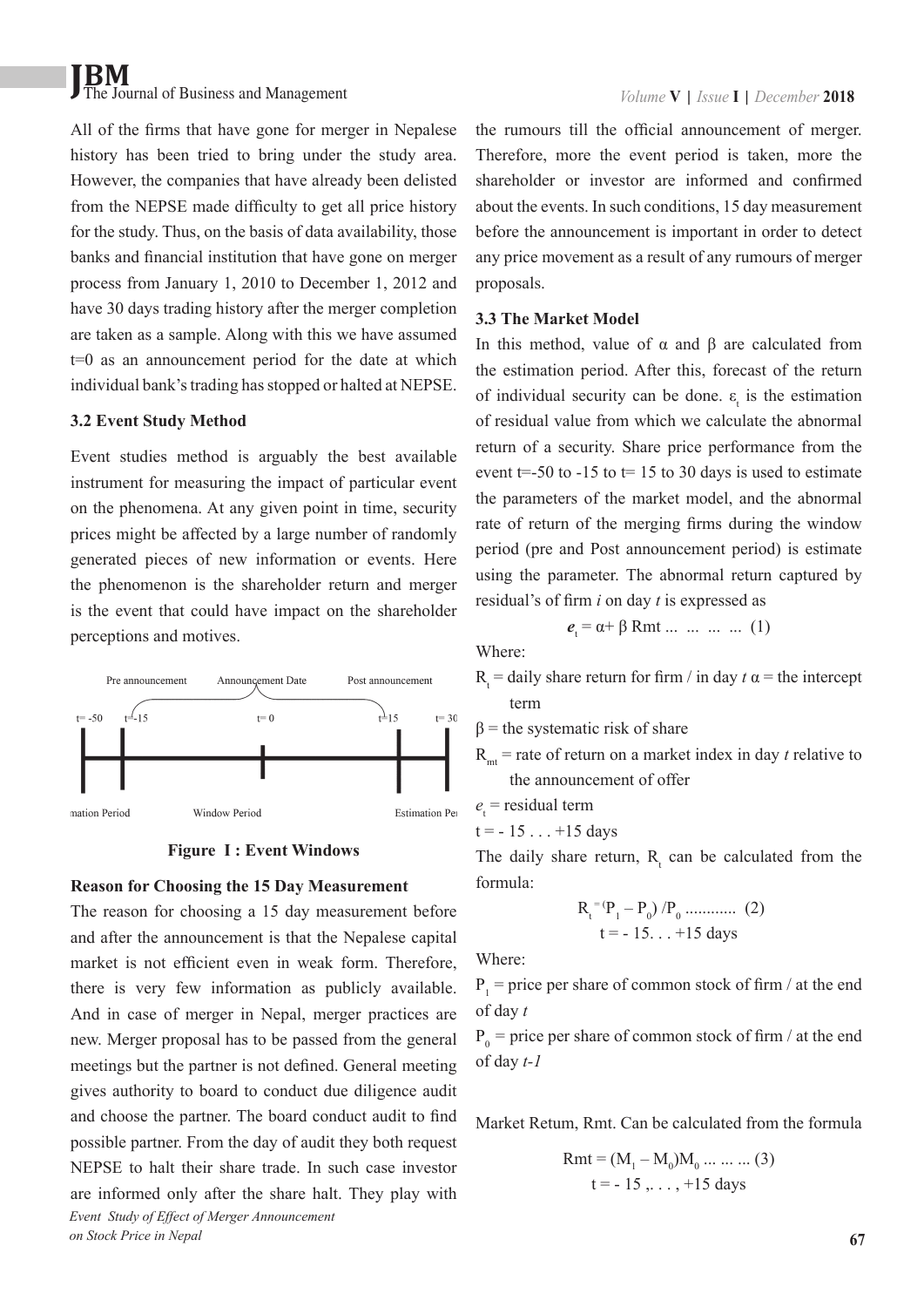where:

 $M_1$  = stock market index at the end of day /  $M_0$  = stock market index at the end of day  $t$ -1

The abnormal returns for firm I / in day  $t$ , AR<sub>dit</sub>, based on the market model can be defined as:

$$
AR_{t} = R_{t} - \alpha - \beta Rm t \dots \dots \dots \quad (4)
$$
  
OR  

$$
AR_{t} = R_{t} - e_{t}
$$

where

 $e_t$  and  $R_t$  for individual firm are calculated daily by using the equation (1) and (2) from the event  $t=15$  to  $t=15$ days.

The cumulative abnormal return, CAR i, for the bidders and the target firms for the period of  $t = -15$  to  $t = 15$  can be defined as  $\cdot$ 

$$
CAR_{i} = \sum_{t=1}^{N} AR \dots (5)
$$

#### **3.4 The Mean adjusted model**

The Mean adjusted model is practically simpler than the market model; it is widely used as a comparison for the market model for some research on event studies. In this model we assumed that the normal return forthe a security equals a constant  $K_t$  (Mean Value ) over the estimation period. The expected return for the security is assumed to be constant over time, though ex-ante return will vary among securities. Thus, abnormal return for the security is found:

$$
AR_t = R_t - K_t \dots \dots \dots \tag{6}
$$

Where,

 $R_t$  = day of return on day t

 $K_t$  = Mean value of the daily return

Daily return can be calculated as:

$$
R_{t} = (P_{1} - P_{0}) / P_{0} \dots \dots \dots \dots (7)
$$

Where,

- $P_1$  = price per share of common stock of firm / at the end of day *t*
- $P_0$  = price per share of common stock of firm / at the end of day *t-1*

 $t = -15... +15$  days

The cumulative abnormal return, CAR i, for the bidders

and the target firms for the period of  $t = -15$  to  $t = 15$  can be defined as:

$$
CAR_{t} = \sum_{t=1}^{N} AR \dots (8)
$$

#### **3.5 Hypotheses Development**

The study attempts to analyze whether merger announcement made by both bidder and target companies have significant impact on the company's stock returns. Different t-tests (one sample t-test, independent sample t-test) is used to test the hypothesis presented below. To test for the significance for individual firms, one sample t-test has been conducted in which we have set the following hypothesis assumption:-

H<sub>1</sub>: Merger announcement have a significant impact on *stock returns.*

 $H_1$ :  $AR \neq 0$ 

To test the difference in mean abnormal return between target and acquiring firm; Pre and Post merger impact, the Independent Sample T- test has been conducted for testing equality of mean returns.

H<sub>2</sub>: Merger announcement have significant impact on *stock returns between the firms or Pre merger return and Post merger return.*

$$
H_2: AR_{Firm(A)} \neq AR_{(FirmB)} OR AR_{(Pre)} \neq AR_{(Post)}
$$

#### **4. Empirical Analysis**

The Table II exhibits the abnormal return and cumulative abnormal returns calculated using the market adjusted model and mean adjusted model. The values are calculated for the event window period of 15 days. The t-test result is also presented to test if the abnormal returns are significantly different from zero. It is expected that if the positive signalling effect from merger announcement is present than the abnormal stock returns during the period will be positive.

Table II reveals that the average abnormal return (AR) of overall firms from both mean adjusted and Market adjusted models. There is positive return of 0.02501 and 0.02855 after the merger announcement from both models. While we compare the return from both model, we can found highest return from mean model on day *Event Study of Effect of Merger Announcement*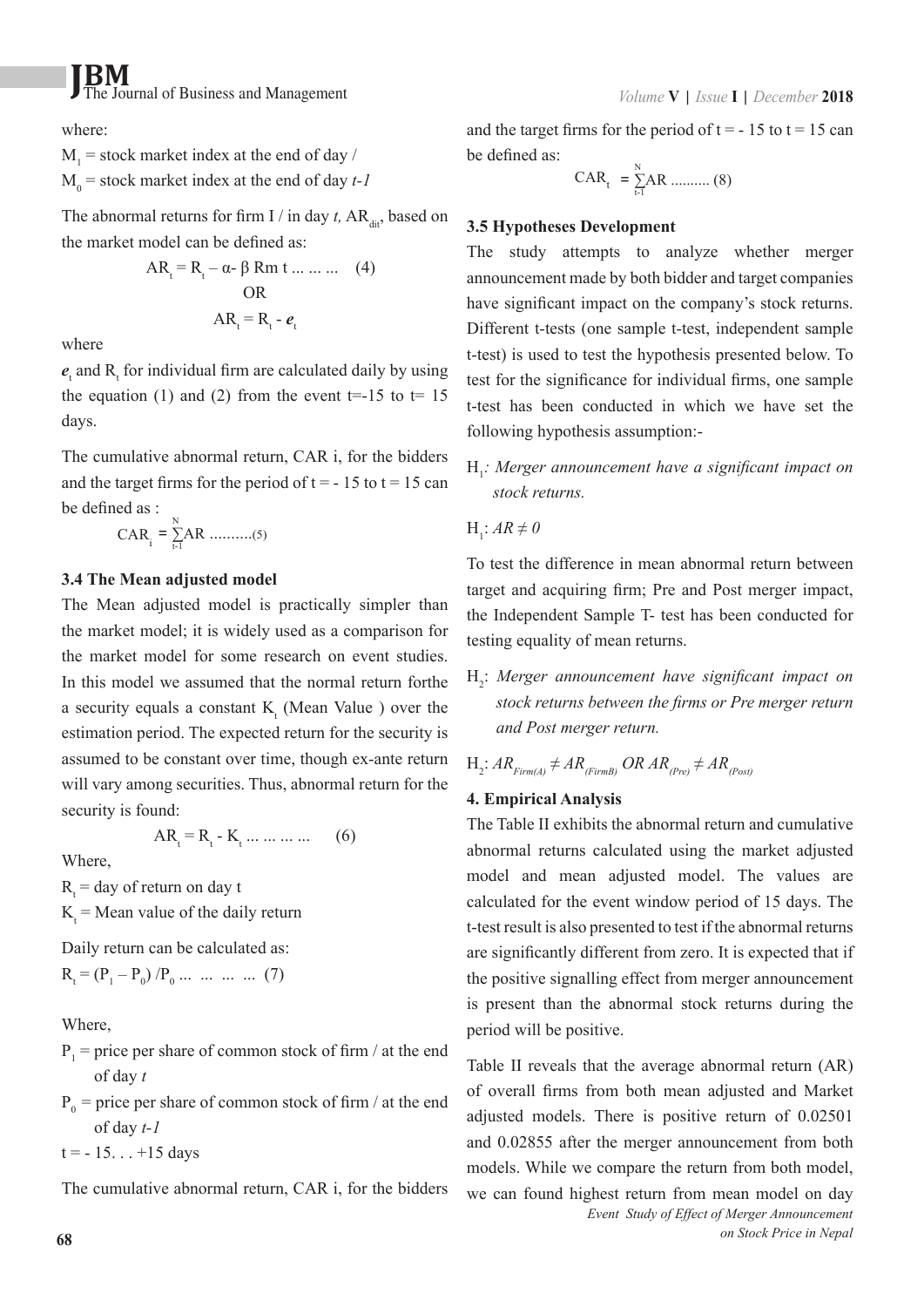$(t=4)$  of 0.03089 and lowest return on day  $(t=-10)$  is -.03281. Both the model shows the positive returns from announcement period to day (t=4).

| <b>Table II: Market Adjusted Model and Mean</b> |  |
|-------------------------------------------------|--|
| <b>Adjusted Model</b>                           |  |

| <b>Days</b>    | Mean<br><b>Adjusted</b> | <b>CAR</b> | <b>Market</b><br><b>Adjusted</b> | <b>CAR</b> |
|----------------|-------------------------|------------|----------------------------------|------------|
| $\mathbf{1}$   | 0.02501                 | 0.02501    | 0.02855                          | 0.02855    |
| $\overline{2}$ | 0.01400                 | 0.03901    | 0.00570                          | 0.03425    |
| 3              | 0.02453                 | 0.06354    | 0.02000                          | 0.05425    |
| 4              | 0.03089                 | 0.09443    | 0.02250                          | 0.07676    |
| 5              | $-0.02696$              | 0.06748    | $-0.02976$                       | 0.04699    |
| 6              | $-0.00715$              | 0.06033    | $-0.00860$                       | 0.03840    |
| 7              | 0.00322                 | 0.06355    | $-0.00278$                       | 0.03561    |
| 8              | $-0.01358$              | 0.04996    | $-0.01533$                       | 0.02028    |
| 9              | $-0.01558$              | 0.03438    | $-0.01045$                       | 0.00983    |
| 10             | $-0.03281$              | 0.00157    | $-0.02732$                       | $-0.01749$ |
| 11             | $-0.01864$              | $-0.01707$ | $-0.01057$                       | $-0.02806$ |
| 12             | $-0.00812$              | $-0.02519$ | $-0.00164$                       | $-0.02971$ |
| 13             | 0.01030                 | $-0.01489$ | 0.00439                          | $-0.02531$ |
| 14             | $-0.00062$              | $-0.01551$ | 0.00028                          | $-0.02503$ |
| 15             | $-0.00321$              | $-0.01872$ | $-0.00596$                       | $-0.03100$ |
| t value        | $-0.251$                |            | $-.478$                          |            |
| Std error      | 0.0496                  |            | 0.00431                          |            |
| sig.           | .805                    |            | .640                             |            |

Here the calculated  $t -$  statistic of both mean adjusted and market adjusted return models is -.805 and -.640 simultaneously. The test shows that the abnormal returns before the merger announcement are not significant. Hence the null hypothesis accepted that means abnormal return of sampled banks is zero. It suggests that the pre merger information doesn't have significant influence in increasing the stock price.

Table III presents the results of independent samples t-test which examines the equality of the pre and post merger abnormal return. The results reveal

that the pre-merger abnormal return (AR) of the individual banks under Market adjusted model is not significantly different than their post-merger abnormal return except in the case of Birgunj Finance. Hence, the null hypothesis is accepted in most of the cases which means the abnormal return of sampled banks is zero. The findings suggest that the merger announcement doesn't have much effect on the stock returns of both the target and bidder firms. As the abnormal returns are found to be similar in both the pre and post merger period, the signalling effect of the merger announcement is found to be absent. The results seem to suggest that mergers don't create value for the shareholders.

**Table III : Pre and Post Merger Abnormal Return Analysis between Merging Partner (Market Adjusted Model)**

| Firm                     |                       |                   |             |       | <b>Null</b><br><b>Hypothesis</b> |
|--------------------------|-----------------------|-------------------|-------------|-------|----------------------------------|
| Premerger                | Post<br>merger        | t-statis-<br>tics | Df          | Sig   | $AR_{pre} =$<br>AR<br>post       |
| <b>BDBL</b>              | <b>BUDBL</b>          | 0.88              | 16.227      | 0.931 | Accept                           |
| UF                       | <b>BUDBL</b>          | .700              | 28          | .489  | Accept                           |
| Himchuli                 | $H\&B$                | $-1.161$          | 28          | .255  | Accept                           |
| Birgunj                  | $H\&B$                | $-1.705$          | 28          | 0.099 | Reject                           |
| <b>MBL</b>               | <b>MBL</b>            | .903              | 20.258      | .377  | Accept                           |
| Standard                 | <b>MBL</b>            | $-.137$           | 28          | .892  | Accept                           |
| Global                   | Global-<br><b>IME</b> | -.864             | 14.265 .402 |       | Accept                           |
| <b>IME</b>               | Global-<br><b>IME</b> | 1.080             | 28          | .289  | Accept                           |
| Lord Bud- Global-<br>dha | <b>IME</b>            | 1.496             | 28          |       | $.146$ Accept                    |
| Kastaman- Kasta-<br>dav  | mandav                | $-.863$           | 28          | .395  | Accept                           |

*Note: Null hypothesis*  $AR_m = AR_m$ *: Premerger AR is equal to Post merger AR*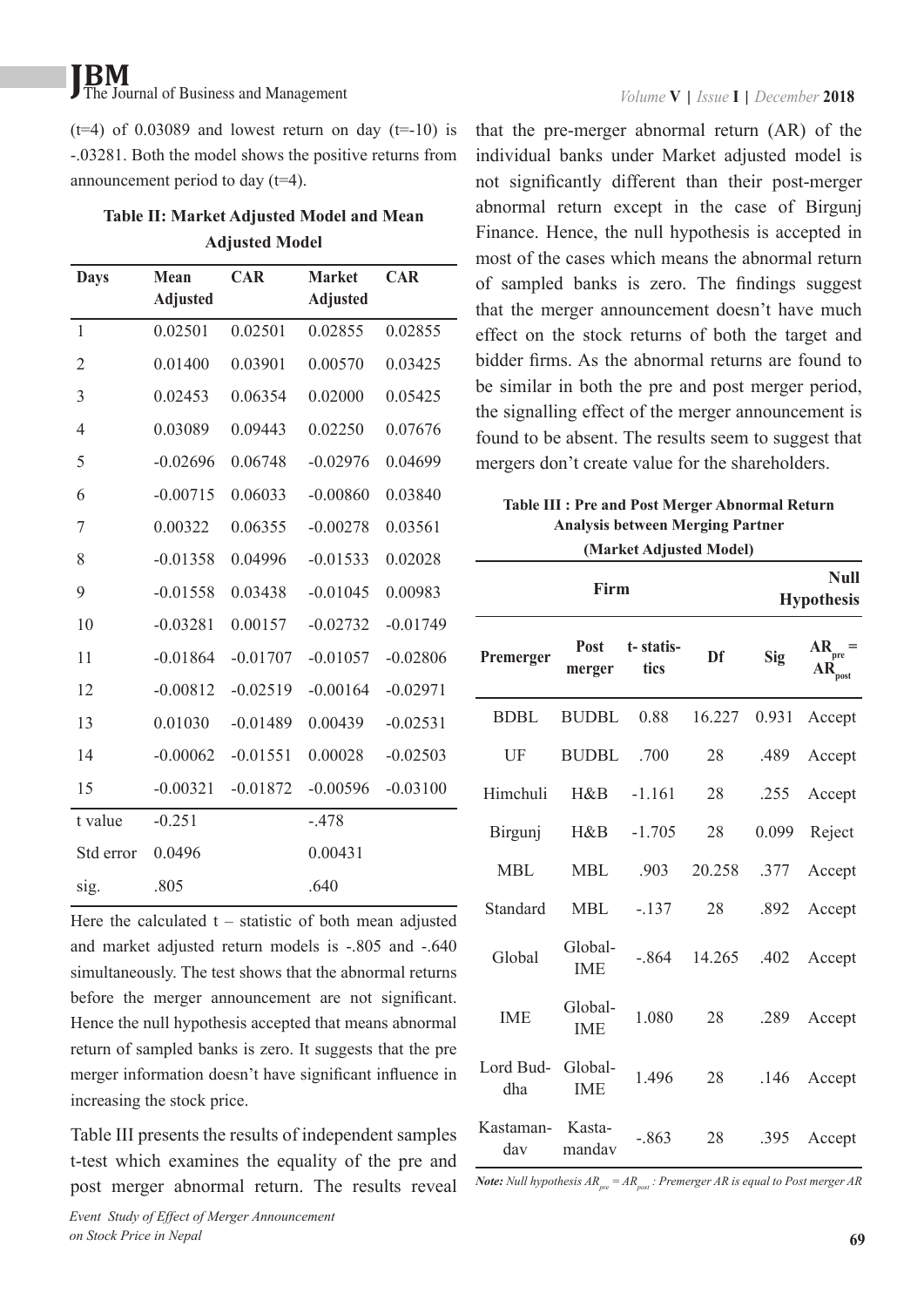#### **4.2.2 Mean Adjusted Model**

**Table IV: Pre and Post merger Abnormal Return Analysis between Merging Partners (Mean Adjusted Model)**

| Firm        |                                                                       |          |        | Null<br><b>Hypothesis</b> |                                        |
|-------------|-----------------------------------------------------------------------|----------|--------|---------------------------|----------------------------------------|
| Premerger   | Post merger                                                           | t-sta-   | Df     | Sig                       | $AR =$<br>pre                          |
|             |                                                                       | tistics  |        |                           | AR<br>post                             |
| <b>BDBL</b> | <b>BUDBL</b>                                                          | 0.365    | 16.889 | 0.720                     | Accept                                 |
| UF          | <b>BUDBL</b>                                                          | .678     | 28     | .505                      | Accept                                 |
| Himchuli    | H&B                                                                   | $-1.286$ | 28     | .209                      | Accept                                 |
| Birgunj     | $H\&B$                                                                | $-1.286$ | 28     | .209                      | Accept                                 |
| <b>MBL</b>  | <b>MBL</b>                                                            | .989     | 19.659 | .335                      | Accept                                 |
| Standard    | <b>MBL</b>                                                            | .216     | 21.425 | .831                      | Accept                                 |
| Global      | Global IME                                                            | 1.025    | 18.86  | .318                      | Accept                                 |
| <b>IME</b>  | <b>Global IME</b>                                                     | .893     | 28     | 379                       | Accept                                 |
|             | Lord Buddha Global IME                                                | .660     | 22.671 | .516                      | Accept                                 |
|             | Kastamandav Kastamandav                                               | $-528$   | 28     | .601                      | Accept                                 |
|             | $N_{\text{max}}$ $N_{\text{L}}$ $U_{\text{max}}$ $U_{\text{max}}$ $D$ | $-4D$    |        |                           | $\therefore$ Decreases are as $AD = -$ |

*Note: Null hypothesis*  $AR_{pre} = AR_{post}$  *: Premerger AR is equal to Post merger AR*

Table IV reveals that the abnormal return (AR) of premerger individual bank and in respect to their post merger banks under Mean adjusted models. The test shows that the abnormal returns between premerger and Post merger returns are not significant. Hence the null hypothesis accepted that means abnormal return of sampled banks is zero. It suggests that the merger information doesn't have significant influence in increasing the stock price.

#### **4.3 Pre and Post Merger Abnormal Return of Overall Banking Sector**

#### **4.3.1 Mean Adjusted Model**

**Table V: Pre and Post Merger Abnormal Return of** 

| <b>Overall Banking Sector</b> |                       |             |     |                                                                    |  |
|-------------------------------|-----------------------|-------------|-----|--------------------------------------------------------------------|--|
|                               | Model t-statistics Df |             | Sig | $AR = AR$<br>post<br>pre                                           |  |
| Mean model 0.025              |                       | 19.118 .980 |     | Accept                                                             |  |
|                               |                       |             |     | <b>Note:</b> Null hypothesis $AR = AR \cdot$ Premerger AR is equal |  |

*Note: Null hypothesis ARpre = AR post : Premerger AR is equal to Post merger AR*

Table V reveals that the Pre and Post abnormal return (AR) of overall banking sector under the mean adjusted model analysis. The test shows that the abnormal returns between premerger and Post merger returns are not significant with the assumption of Null hypothesis  $AR<sub>pre</sub> = AR<sub>post</sub>$ : Premerger AR is equal to Post merger AR. Hence, the results seem to offer some preliminary

evidence that the efficiency of the market of Nepal falls under semi strong forms EMH by accepting null hypothesis because neither before nor after the merger announcement investors are able to earn abnormal return. However, the issue requires further investigation.

#### **4.3.2 Market Adjusted Model**

### **Table VI: Pre and Post Merger Abnormal**

**Return of Overall Banking Sector**

|        | Model t-statistics | df     | Sig | AR<br>$=AR$<br>post<br>pre |
|--------|--------------------|--------|-----|----------------------------|
| Market | $-202$             | 19.789 | 842 | Accept                     |
| Model  |                    |        |     |                            |

*Note: Null hypothesis*  $AR_{pre} = AR_{post}$ : *Premerger AR is equal to Post merger AR*

Table VI reveals that the Pre and Post abnormal return (AR) of overall banking sector under the market adjusted model analysis. The test shows that the abnormal returns between premerger and Post merger returns are not significant with the assumption of Null hypothesis  $AR_{pre}$  $= AR_{\text{host}}$ : Premerger AR is equal to Post merger AR. Hence, it is evidenced that the efficiency of the market of Nepal falls under semi strong forms EMH by accepting null hypothesis, cause neither before nor after the merger announcement investors are able to earn abnormal return.



#### **Figure II: Pre and Post Abnormal Return of Banking System**

From the figure II it can be analyzed that abnormal return prior to merger announcement is less volatile with respect to post merger annoucements. One dayafter the announcement  $(t=1)$ , the share price decreases but after that the share price trend is to increase gradually. This can be interpreted as the shareholders and investors believing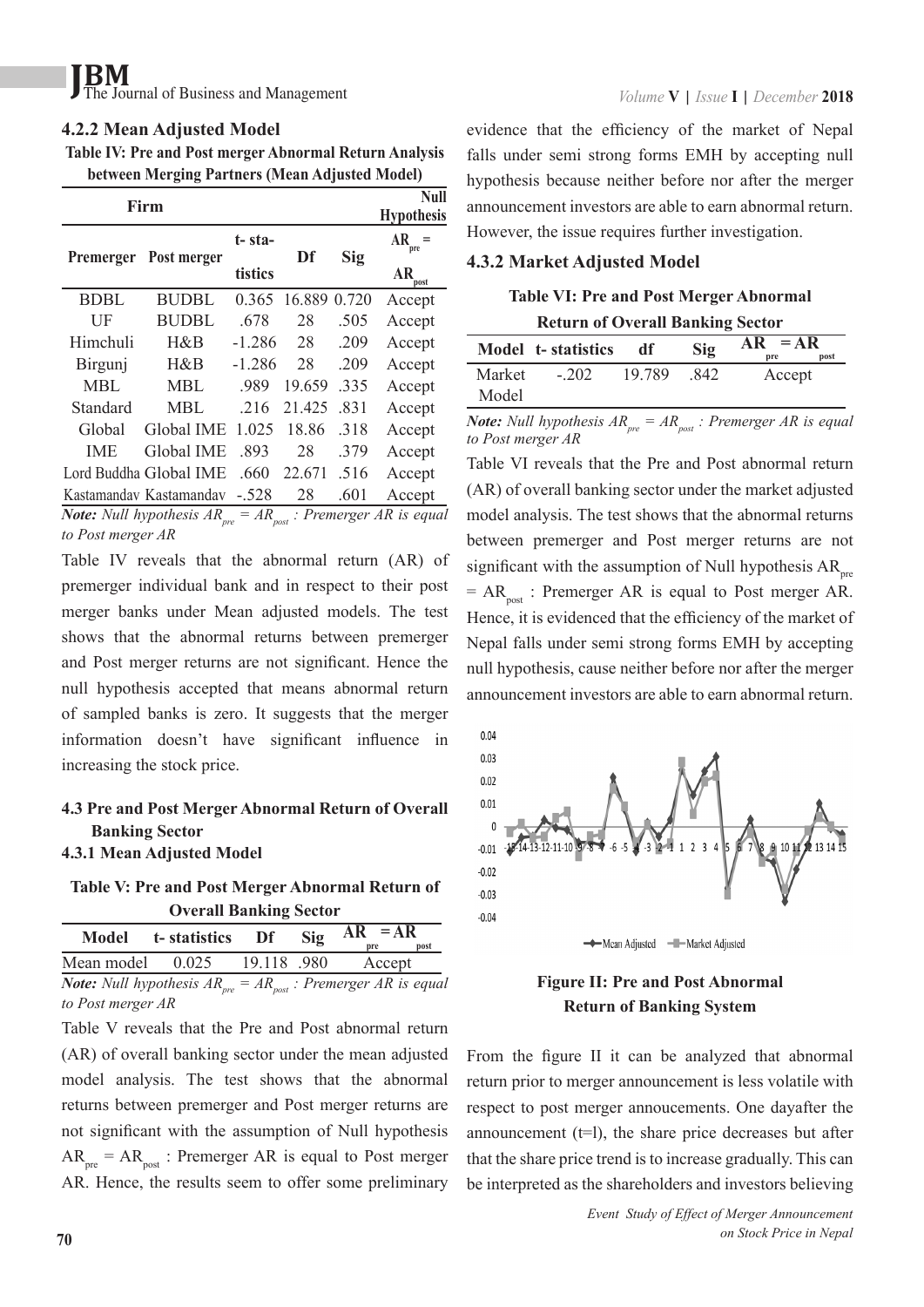that merger proposals will generate some advantages. This situation also create optimism in shareholders and investors that the merger proposal will drive up the value of their shares which in tum will maximise their wealth effect.

Certain empirical evidence indicates substantial excess returns to the stockholders of the target company after the merger announcement. This wealth increment is due to the premium paid by the acquiring company for the target and synergistic benefits expected to occur due to merger. Typically, the stock price improvement begins prior to the merger announcement. However, for the acquiring company stockholders, the evidence is mixed. For acquiring company the premium paid for the target and its justification in terms of expected synergy and more efficient management of the resources of the target company determines the abnormal returns. This study reveals that the abnormal returns due to merger announcements are not significant and the pre and post merger abnormal returns are not significantly different. The results reveal that merger announcement in Nepal don't create value for both the merging firms. The positive signalling effect of merger announcement is absent. The theoretical justification of the result is that the stock market of Nepal is not efficient even in weak form. Hence, the information on merger announcement is not fully reflected in share prices of the target and bidding company.

#### **5. Conclusion**

From market adjusted model, the abnormal return of global bank is higher than the other firms where as IME have lowest and negative abnormal returns. According to the mean adjusted model, IME has the highest abnormal return among the merging companies. However, the assumption of merger impacts on shareholder's return (AR=0) has been proved caused none of the firms is significant on the basis of analysis. Since the abnormal return of individual bank has been proved as an insignificant, between the merging partner and the abnormal return between the bidder and target firms also found as there is no significance difference on shareholder's return due to the merger announcement. Here in context to Nepal, the investor's motive has not changed on the merging firm's size, growth and profitability either investor are less informed about the market events. This result has proved that, an involuntary merger activity has not able to grab the attention of investors. Similarly, the Mean adjusted model analysis of abnormal returns between the firm's pre merger announcement and post merge announcement also, the results are proved according to our assumption i.e. none of the firm's pre merger abnormal returns different in respect to their post merger firms. While according to the market adjusted model, pre merger Birgunj finance's abnormal return is different in respect to its post merger firms i.e. H&B. Except the Birgunj and H&B, other firm's abnormal return between pre and post merger are equal. The entire firm's test statistics depicts that the null hypothesis is accepted in an assumption of pre merger abnormal return of firms is equal to the post merger abnormal return. The test statistics is insignificant in all cases of selected firms, so it clear that the announcement of merger news has not made impacts on the investor's perceptions and motives. While talking the merger impacts on overall banking system, from aspects of both Mean and Market adjusted model also the entire firm's test statistics depicts that the null hypothesis is accepted in an assumption of pre merger abnormal return of firms is equal to the post merger abnormal return. The test statistics is insignificant in all cases of overall banking sector, so it clear that the announcement of merger news has not made impacts on the investor's perceptions and motives. For strengthen the banking sector, NRB is using the various policies and directives. Involuntarily merger concept is not working; the investors and bankers are not willing in favour of merger policies in such conditions the impact is less effective. And another reality of no impacts on shareholder is, inappropriate partners. Partners should be chosen from same category. Same class partnership could create great impacts on shareholder's returns. Banks are just fulfilling the compliances of NBB's Directives not for gaining the advantages of synergy impacts. This study was conducted with the aim to find the market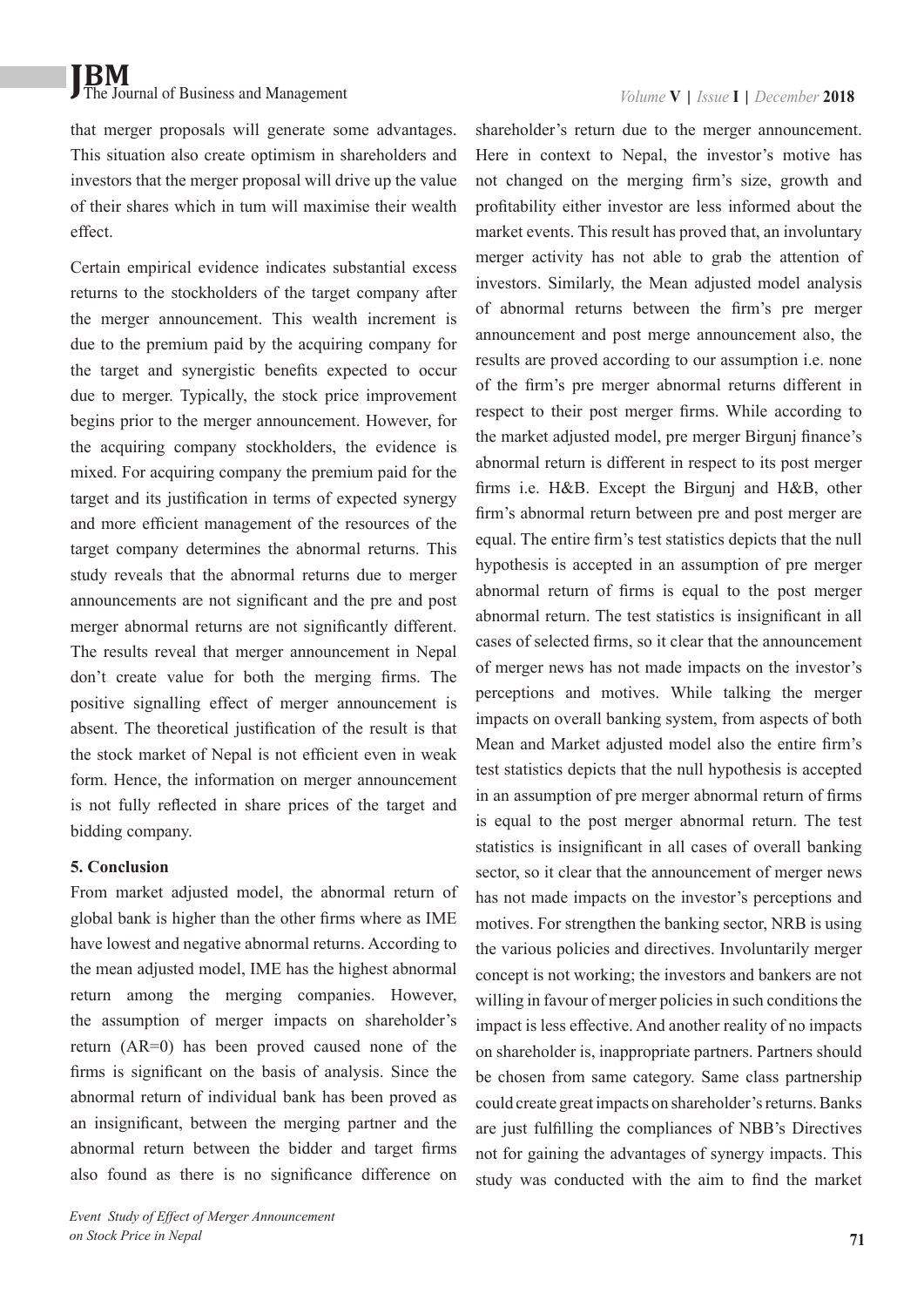efficiencies, the evidence here supports the efficiency of the market in its semi strong from of EMH by accepting both pre and post merger null hypothesis. It is observed that neither before nor after the merger announcement investors are able to earn abnormal/ excess return. Similarly the hubris theory assumptions are not found in Nepalese capital market. Random abnormal returns are found in between the return of bidder and target.

At the end it is concluded that the merger practices do not have positive impact on shareholders return. Pre merger abnormal return is not significant with the post merger abnormal return. Neither before nor after the merger announcement, were investors able to earn abnormal return. From the study it can be inferred that in context of Nepal, a merger activity is unable to create positive impacts on shareholder perception and motives.

This study is significant not only to the shareholders who are an important stakeholder of a banking firm but also to policy makers because in a country like Nepal where public sector banks dominate the banking industry, it is the Government who is the major owner of such enterprises and will incur financial loss if mergers are not creating any wealth. Most of the bank mergers in Nepal are policy driven and not market driven, hence it is important for the policy makers to understand that their policies have added value for all the stakeholders or not.

#### **References**

- Anand, M., & Jagandeep, S. (2008). Impact of Merger Announcements on Shareholders' Wealth: Evidence from Indian Private Sector Banks. *Journal for Decision Makers* , 35-54.
- Andrade, G., Mitchell, M., & Stafford, E. (2001). New Evidence and Perspectives on Mergers. *Journal of Economic Perspectives* , 103–120.
- Bhardwaj, M. M. (2014). A study of Merger and acquisition between Centurion Bank with Bank of Punjab: Analysing Premerger and Postmerger Financial Performance. *International Journal of In-novation and Scientific Research* , 50-63.
- Calipha, R., Tarba, S., & Brock, D. (2010). Mergers and Acquisitions: AReview of Phases, Motives, and Success Factors. *Advances in Mergers and Acqui-sitions* , 1-24.
- Fama, E. F. (1998). Market Efficiency,Long-term Returns, and Behavioral Finance. *Journal of Financial Economics*, 283-306.
- Focarelli, D., Panetta, F., & Salleo, C. (2002). Why Do Banks Merge? *Journal of Money, Credit and Bank-ing* , 1047-1066.
- Gattoufi, S., Al-Muharrami, S., & Al-Kiyumi, A. (2009). The Impact of Mergers and Acquisitions on the Efficiency of GCC Banks. *Banks and Bank Systems,* 94-101.
- Healy, P. M., Palepu, K. G., & Rubak, R. C. (1990). Does Corporate Performance Improve After Mergers? *The National Bureau of National Research* , 135-176.
- Jayadev, M., & Sensarma, R. (2007). Mergers in Indian Banking: An Analysis[dagger]. *South Asian Journal of Management* . Retrieved from https:// www.questia.com/.../mergers-inindian-bank-ing-an-analysis-dagger
- Joshua, O. (2011). Comparative Analysis of the Impact of Mergers and Acquisitions on Financial Effi-ciency of Banks in Nigeria. *Journal of Accounting and Taxation* , 1-7.
- khan, A. A., & Ikram, S. (2012). Testing the Efficiency of Indian Stock Market Vis-ÀVis Merger and Acquisitions - A Study of Indian Banking Sector. *International Journal of Latest Trends in Finance & Economic Sciences* , 155-168.
- Liargovas, P., & Repousis, S. (2011). The Impact of Mergers and Acquisitions on the Performance of the Greek Banking Sector: An Event Study Ap-proach. International Journal of Economics and Finance , 89-100.